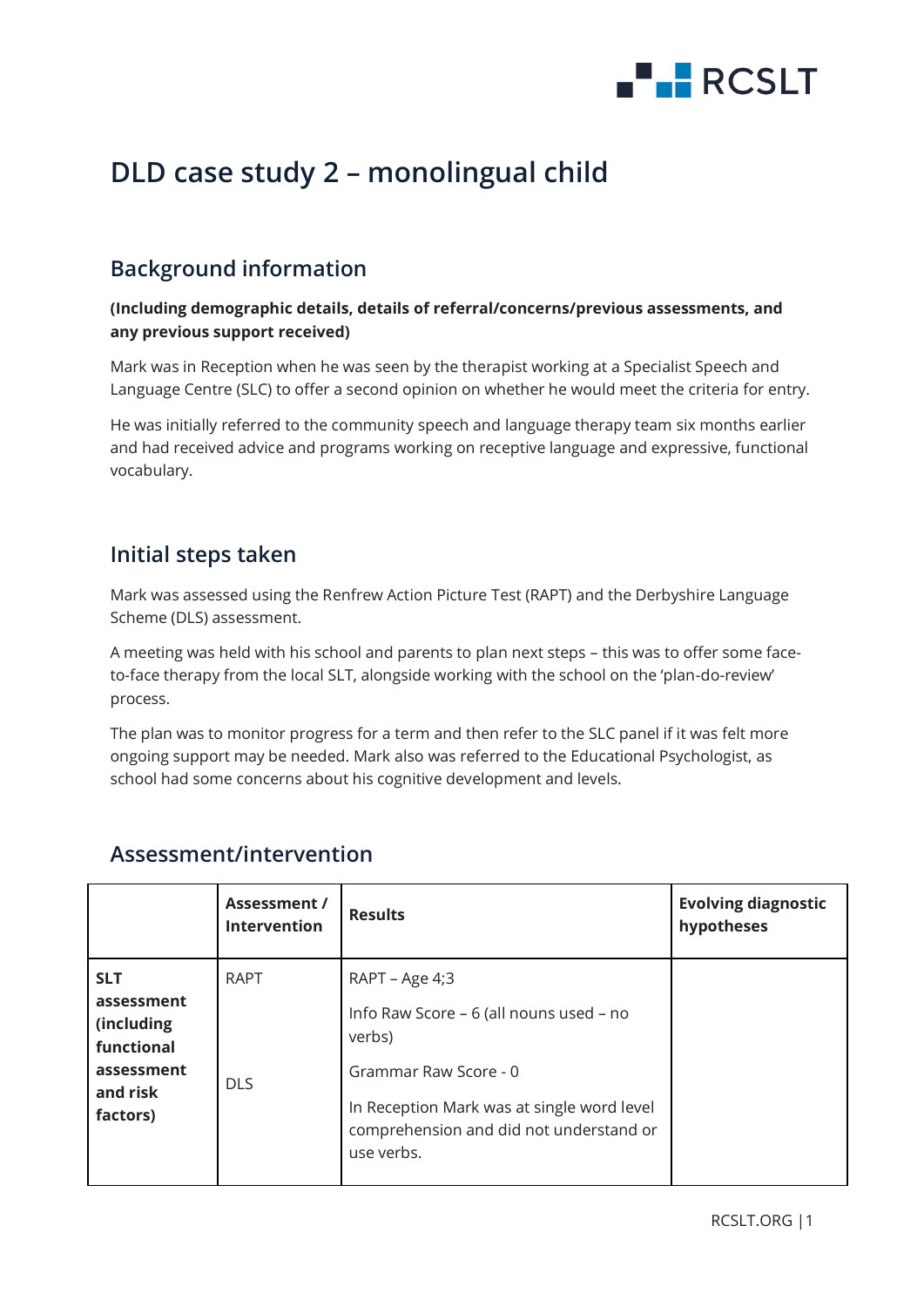

|                                                       |                                                                                                   | Initially in therapy, he worked on targets to<br>increase his receptive and expressive verb<br>vocabulary and help him to understand<br>and use Subject - Verb phrases.                                                                                                                                                                                                                                                                                                                                                                                                                           |  |
|-------------------------------------------------------|---------------------------------------------------------------------------------------------------|---------------------------------------------------------------------------------------------------------------------------------------------------------------------------------------------------------------------------------------------------------------------------------------------------------------------------------------------------------------------------------------------------------------------------------------------------------------------------------------------------------------------------------------------------------------------------------------------------|--|
| <b>Other</b><br>assessment<br>(MDT)                   | Educational<br>Psychologist                                                                       | Other areas mildly delayed but not to the<br>extent of speech and language needs.<br>(non-verbal tasks in 14 <sup>th</sup> centile, verbal<br>tasks below 1 <sup>st</sup> centile)                                                                                                                                                                                                                                                                                                                                                                                                                |  |
| <b>SLT</b><br>intervention<br>(if applicable)         |                                                                                                   | Mark received direct input from the local<br>SLT in school. He had access to a teaching<br>assistant each morning who followed up<br>activities set by the SLT. This was on a<br>continuous basis with reviews every half-<br>term to ensure targets were current.<br>Receptive and expressive vocabulary were<br>targeted, with a focus on verbs.<br>Mark started displaying some behavioural<br>concerns possibly linked to frustration of<br>not being understood.                                                                                                                             |  |
| <b>SLT follow up</b><br>assessment (if<br>applicable) | <b>RAPT</b><br>Clinical<br>Evaluation of<br>Language<br>Fundamentals<br>$-4$ (CELF-4)<br>Informal | Mark was put forward to the SLC panel and<br>accepted for a place within Year 1. He had<br>accessed intensive intervention with his<br>vocabulary, receptive language, discourse<br>and syntax. Further assessment at age 6;2<br>Info Raw score – 20.5 – $1st$ Centile<br>Grammar Raw Score – $4 - 1$ <sup>st</sup> Centile<br>Scores within 0.1 <sup>st</sup> centile on Formulated<br>Sentences and 0.2 <sup>nd</sup> centile on Expressive<br>Vocabulary. Scores within 9 <sup>th</sup> centile for<br>Concepts and Following Directions.<br>Able to follow Blanks Level 1 and 2<br>questions. |  |